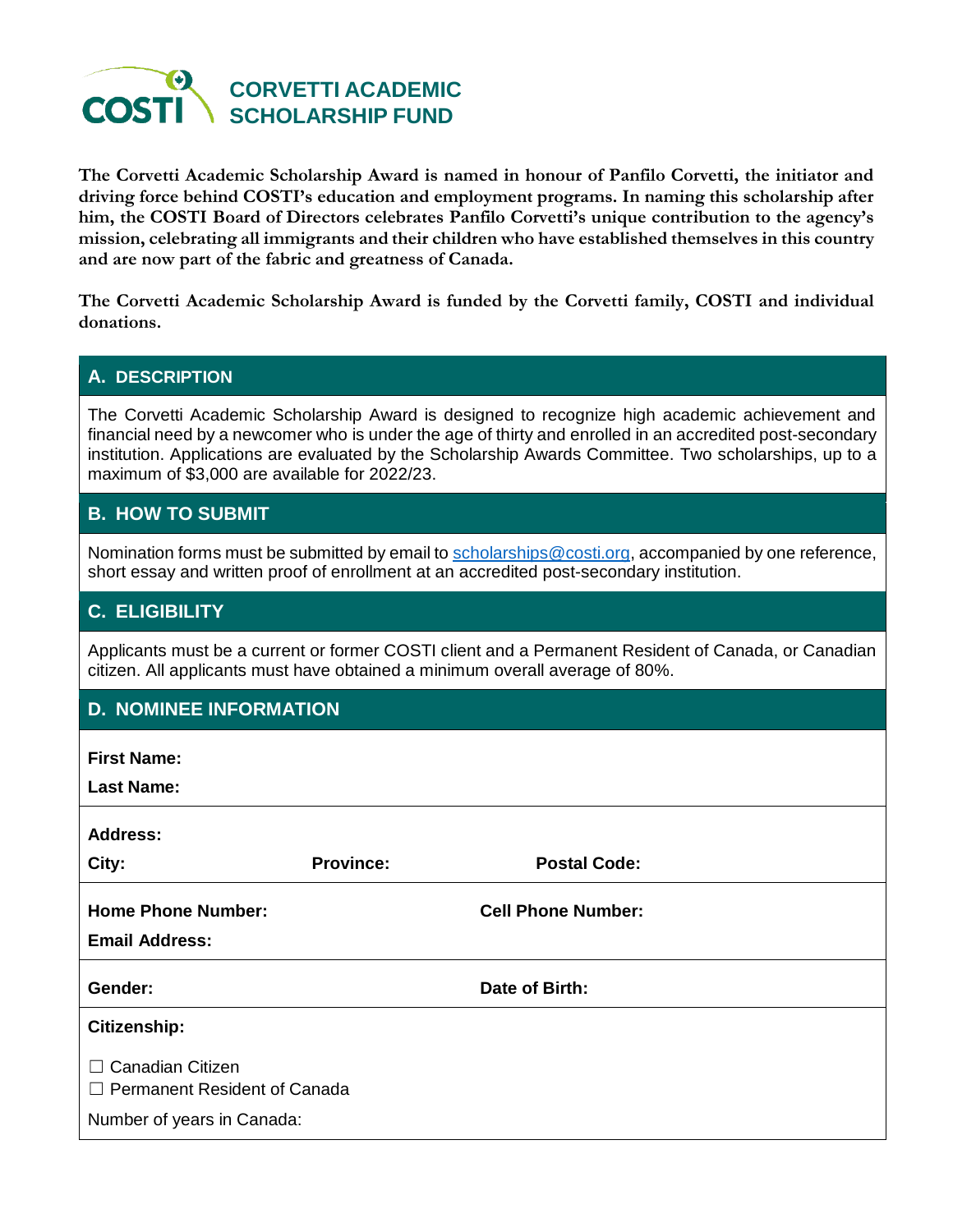### **E. COSTI PROGRAM(S) OR SERVICE(S)**

Provide the name of the program(s) or service(s) you are currently receiving or have received from COSTI:

## **F. SCHOOL/PROGRAM/CAREER PROFILE**

Your High School: If you are currently attending high school, provide the full name and province of the school.

**Name:**

**Province:**

Your University/College: Provide the name and address of the college/university you will be/are enrolled in during the academic year 2022/23.

**Name:**

**Address:**

**City: Province: Postal Code:**

University/College Number: Provide your college/university student number:

Your University/College Program: Provide the official name of your 2022/23 program of study. Consult your college/university's official documents (or website) to determine the official name of your program.

The Level of your University/College Program: For academic year 2022/23 what is your level of study? Please check or select one.

- $\Box$  Certificate or Diploma (less than 1 year)
- $\Box$  Certificate or Diploma (1 year or more)
- ☐ Associate Degree
- ☐ Bachelor's Degree
- ☐ Master's Degree
- ☐ PhD/Doctorate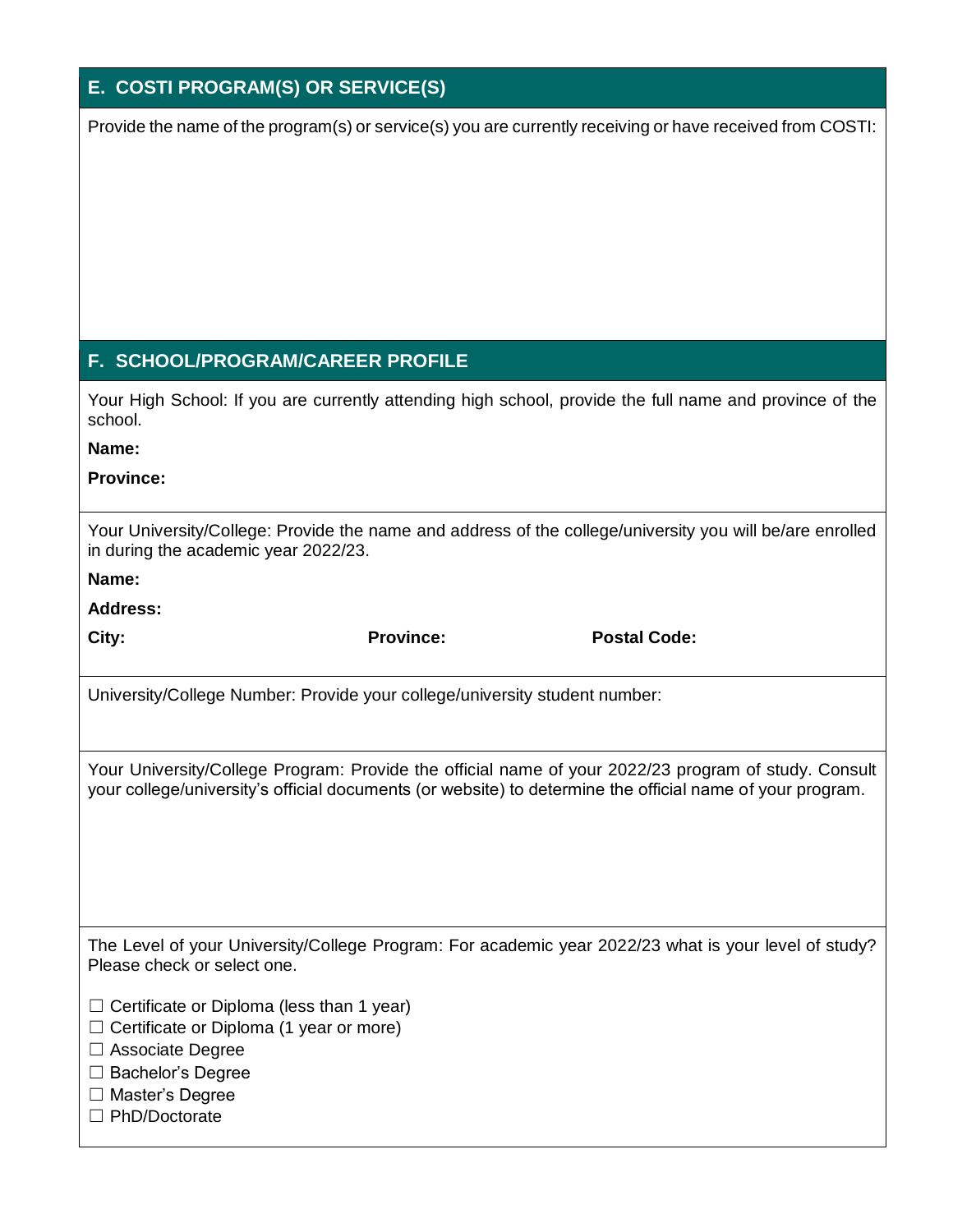| Duration of your University/College Program: What is the total number of years in your program? Please                              |                    |  |  |
|-------------------------------------------------------------------------------------------------------------------------------------|--------------------|--|--|
| check or select one.                                                                                                                |                    |  |  |
| $\Box$ One year or shorter<br>$\Box$ Two years                                                                                      |                    |  |  |
| $\Box$ Three years                                                                                                                  |                    |  |  |
| $\Box$ Four years                                                                                                                   |                    |  |  |
| $\Box$ Five years                                                                                                                   |                    |  |  |
| $\Box$ Greater than five years                                                                                                      |                    |  |  |
|                                                                                                                                     |                    |  |  |
| Your Year of Study: In which year of your program will you be enrolled during academic year 2022/23?<br>Please check or select one. |                    |  |  |
| $\Box$ First year                                                                                                                   |                    |  |  |
| $\Box$ Second year                                                                                                                  |                    |  |  |
| $\Box$ Third year                                                                                                                   |                    |  |  |
| $\Box$ Fourth year                                                                                                                  |                    |  |  |
| $\Box$ Fifth year                                                                                                                   |                    |  |  |
| $\Box$ Year higher than fifth year                                                                                                  |                    |  |  |
|                                                                                                                                     |                    |  |  |
| Your "time status." Scholarship will be granted to students enrolled part-time or full-time.                                        |                    |  |  |
| Will you be enrolled full-time?                                                                                                     |                    |  |  |
| $\Box$ Yes                                                                                                                          | $\Box$ No          |  |  |
|                                                                                                                                     |                    |  |  |
| Will you be enrolled part-time?                                                                                                     |                    |  |  |
| $\Box$ Yes                                                                                                                          | Number of courses: |  |  |
| ∩ No                                                                                                                                |                    |  |  |

# **LETTER OF REFERENCE – Preferably a teacher and not a family member**

Along with this application, you are required to submit a letter (PDF format only) from a teacher (high school, college or university), guidance counsellor, principal or vice-principal who knows you well and can write about your academic accomplishments and other outstanding attributes. Ideally, this letter should be written on official letterhead. To reinforce your academic standing, we recommend the letter reference any major academic awards you were granted. If you are currently in university/college and prefer having your letter from your former high school, this is acceptable. If you recently changed high school and prefer a letter from your former high school, this is acceptable. This letter should support your case for a scholarship.

Please verify:

☐ I will act to submit my teacher's letter of recommendation, in PDF format, and send it to COSTI via separate email (using the submission process described in Section I).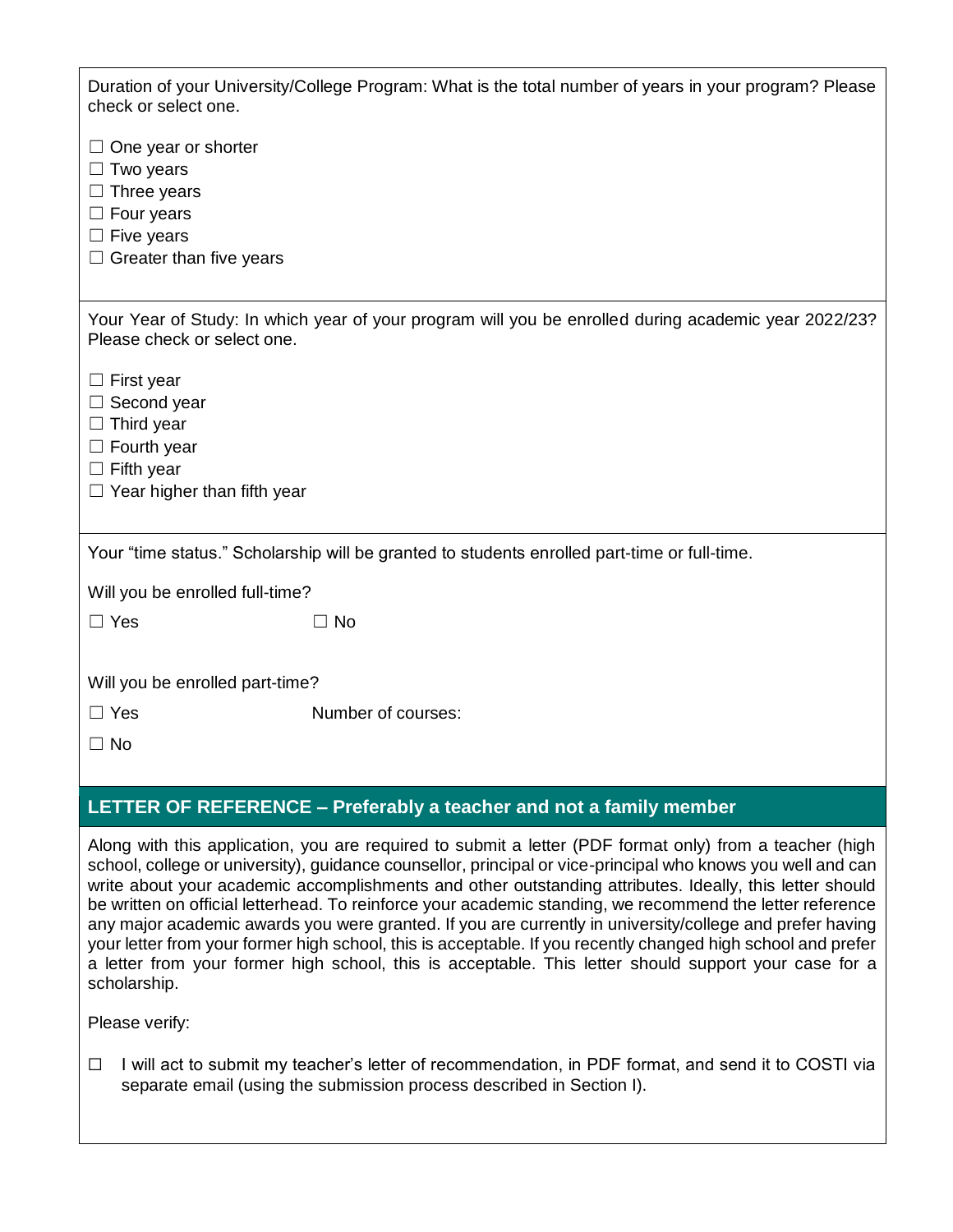Short Essay on why the scholarship is important and significant to you and what your career/occupational objectives are. *500 words or less*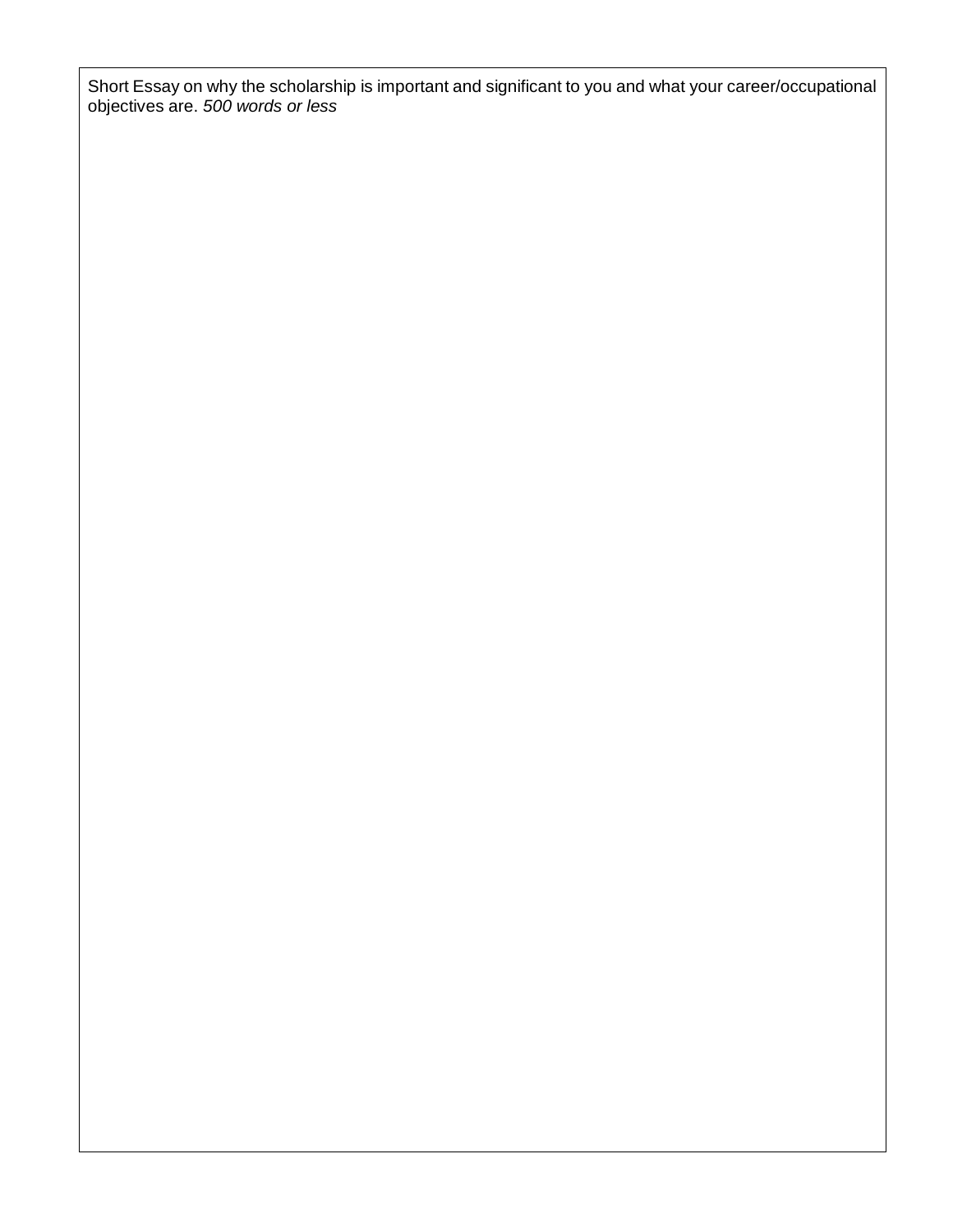## **G. YOUR ACADEMIC ACHIEVEMENT**

Your Academic Transcript (University/College)

If you were enrolled in a university or college prior to the academic year 2022/23, provide an original copy of your university/college academic transcript. Your university/college may stamp your transcript with the term Issued to Student before providing it to you. We will accept this. At the time you submit your application, we welcome receipt of a copy of your academic transcript in PDF format.

However, we will require you to submit a hardcopy original version of your transcript. Your university/college may prefer to mail your official transcript directly to COSTI and this could result in the document being received by COSTI after the **September 30th** application deadline. Should this happen, act as follows:

- a) submit your scholarship application on-time by the September  $30<sup>th</sup>$  deadline,
- b) electronically submit a PDF copy of your transcript to COSTI's Head Office (See COSTI's email address in Section I) the moment you receive your transcript from your school), AND
- c) mail/deliver the hardcopy edition of your transcript to COSTI's Head Office so that it arrives no later than **October 7, 2022**. (See COSTI's address in Section I)

Check or select one of the following:

- $\Box$  I have submitted a PDF of my university/college transcript to the COSTI's email address (i.e., by September 30<sup>th</sup>), AND the hardcopy version has been mailed to COSTI's Head Office with the expectation it will be received by COSTI no later than October 7, 2022.
- $\Box$  I have not yet obtained my high-school transcript but I will electronically submit a PDF version of it to COSTI, AND I will ensure the hardcopy version is delivered to COSTI's Head Office no later than October 7, 2022 (*See COSTI's address in Section I*).
- $\Box$  I have not yet obtained my hardcopy university/college transcript. However, my university/college has agreed to mail it directly to COSTI's Head Office so that it is received by COSTI no later than October 7, 2022.

#### **Your Academic Transcript (High School)**

If you were not previously enrolled at a college or university, you must submit your high-school academic transcript with your application. At the time of applying, you should submit a copy of your high-school transcript in PDF format. Thereafter, you must submit a hardcopy original version of your high-school transcript. Should there be a delay in obtaining your high-school transcript, act as follows:

- a) submit your scholarship application on-time by the September  $30<sup>th</sup>$  deadline,
- b) submit your high-school transcript in PDF format the moment you receive it (see COSTI's email address in Section I), AND
- c) mail/deliver the hardcopy edition of your transcript to COSTI's Head Office (See COSTI's Head Office address in Section I), but make sure it is received by COSTI no later than the October 7, 2022 deadline.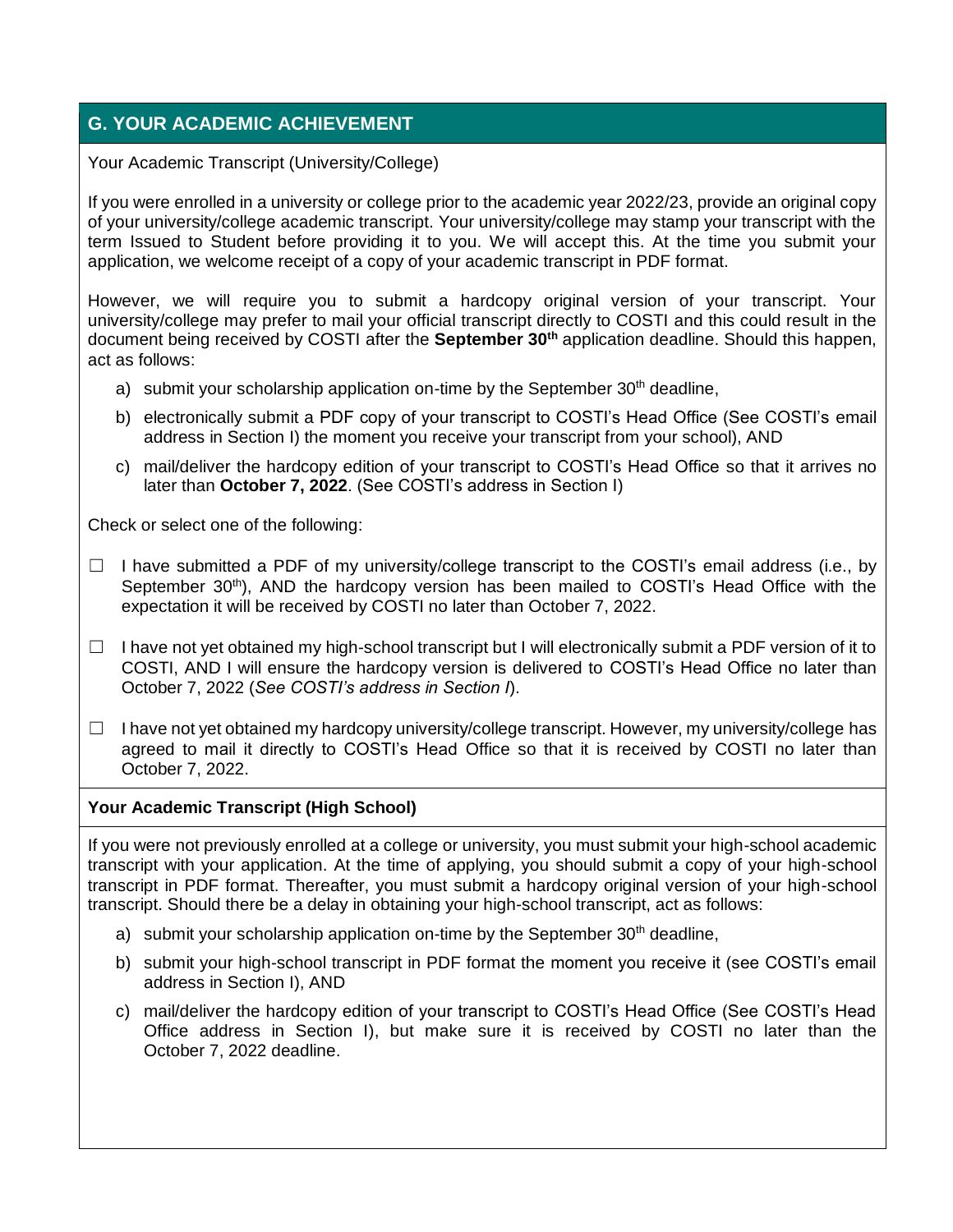Please select and check one:

- $\Box$  I have submitted my high-school transcript in PDF format to COSTI's email address (i.e. by September 30, 2022), AND the hardcopy version has been mailed to COSTI's Head Office with the expectation it will be delivered no later than October 7, 2022.
- ☐ I have not yet obtained my high-school transcript but I will electronically submit a PDF version of it to COSTI, AND I will ensure the hardcopy version is delivered to COSTI's Head Office no later than October 7, 2022. (See the COSTI address in Section I).

### **H. YOUR FINANCES**

Financial Aid Application: Have you, or will you be applying for government student financial aid (e.g., OSAP in Ontario)? Please check or select one.

| $\Box$ Yes                                                                                                                                                                                                                                                                                       | $\Box$ No                                                        |                       |  |  |  |
|--------------------------------------------------------------------------------------------------------------------------------------------------------------------------------------------------------------------------------------------------------------------------------------------------|------------------------------------------------------------------|-----------------------|--|--|--|
| Do you have any outstanding debts?                                                                                                                                                                                                                                                               |                                                                  |                       |  |  |  |
| $\Box$ Yes                                                                                                                                                                                                                                                                                       | $\Box$ No                                                        |                       |  |  |  |
|                                                                                                                                                                                                                                                                                                  | If yes, please describe the type of debt(s) and amount(s) below: |                       |  |  |  |
| $OSAP - Amount:$                                                                                                                                                                                                                                                                                 |                                                                  |                       |  |  |  |
| Other Debt - Amount: __________                                                                                                                                                                                                                                                                  |                                                                  |                       |  |  |  |
| Other Debt - Description:                                                                                                                                                                                                                                                                        |                                                                  |                       |  |  |  |
|                                                                                                                                                                                                                                                                                                  |                                                                  |                       |  |  |  |
| Is your family headed by a sole-support parent (i.e. your mom or dad)? Please check or select one.                                                                                                                                                                                               |                                                                  |                       |  |  |  |
| $\Box$ Yes                                                                                                                                                                                                                                                                                       | $\Box$ No                                                        | $\Box$ Not Applicable |  |  |  |
| Marital Status: Please check or select one.                                                                                                                                                                                                                                                      |                                                                  |                       |  |  |  |
| $\Box$ Single                                                                                                                                                                                                                                                                                    | □ Married/Common Law                                             |                       |  |  |  |
| Accommodations While at School: Please indicate where you will live during the 2022/23 academic year.<br>Please check or select one.<br>$\Box$ Family residence<br>$\Box$ University/college residence<br>$\Box$ Off-campus rental housing<br>$\Box$ Other (Please describe - maximum 30 words): |                                                                  |                       |  |  |  |
|                                                                                                                                                                                                                                                                                                  |                                                                  |                       |  |  |  |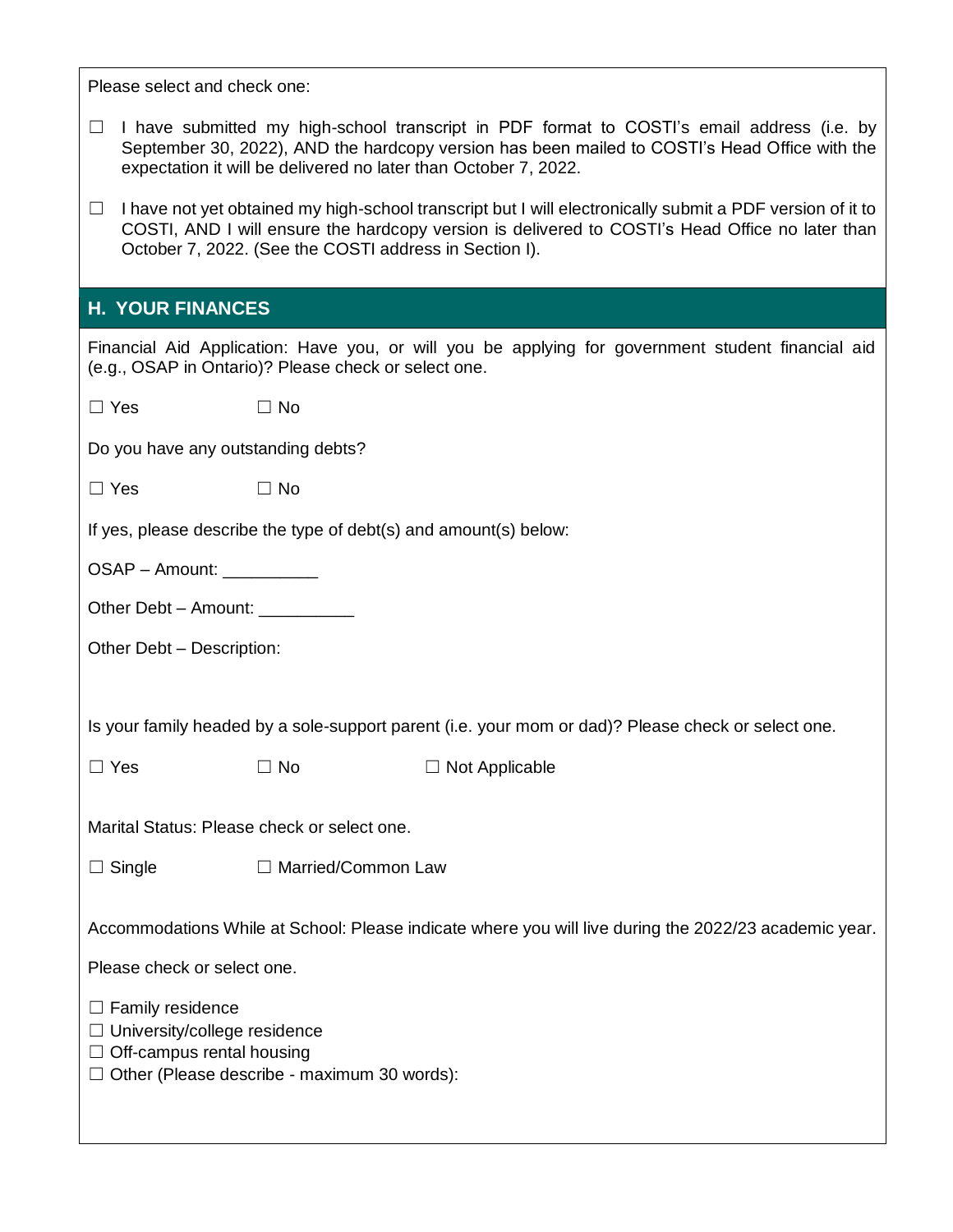Budget Synopsis for 2022/23 (from May 31, 2022 to April 30, 2023)

#### **Notes:**

- i) Calculate (project if necessary) your income and expenses for the timeframe May 31, 2022 to April 30, 2023. Be as accurate as possible and retain your working notes. Later in the scholarship cycle, you may be asked for details pertaining to your answers.
- ii) **Year 2022/23 income** should be based on these sources: employment income, government funding or income support provided directly to you, awards, scholarships, fellowships, bursaries and grants (e.g. OSAP), self-employment, co-op placement income, rental income, parental, spousal or other family contribution, RESP, interest/dividends earned from investments and in-trust accounts, lottery winnings, monetary gifts from a source other than parents and spouse, and court-ordered spousal support alimony payments.
- iii) **Year 2022/23 expenses** should be based on these items: mandatory tuition fees, mandatory ancillary fees, text books, residential fees, telecommunication service fees, travel/commuting fees, miscellaneous equipment and supplies, and other.

*You must complete items i and ii below.*

i: Total of your 2022/23 Financial Income From all Sources:

ii: Total of your 2022/23 Expenses (fall and winter semesters):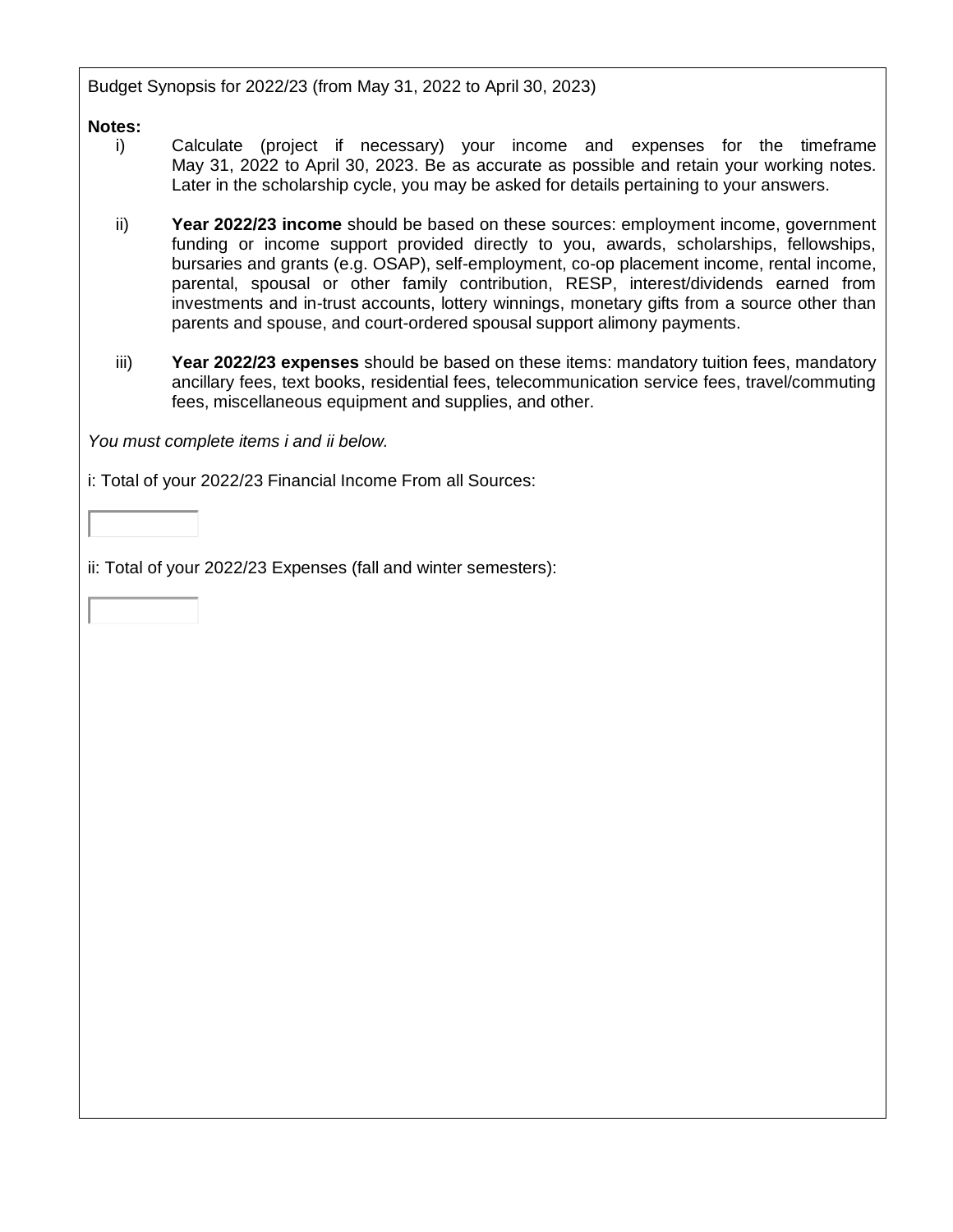#### **Your Financial Need**

Here is an opportunity to make a convincing case for financial assistance. In the space below, describe the financial conditions you will encounter during academic year 2022/23. Here are some issues to address. Describe your financial pressures. What are the financial hardships facing your family and other conditions which may make it difficult for your parents to contribute to your education? What are your prospects for summer earnings and savings? Does your program of study impose extraordinary fees and other costs on you? Will you be taking a loan from a financial institution to cover your studies? Will loan funding from provincial financial aid be inadequate for your needs? At the end of your university/college studies will you be carrying debt and, if yes, what will your projected debt burden? Are you supporting children and/or family? Have you had occasion to suspend your studies due to lack of funding? Do you reside in subsidized housing? At the end, reveal how you plan to give back to the community if you are granted a scholarship by COSTI.

If you prefer to use 'bullet format' to make your case, please do.

*Maximum 500 words*